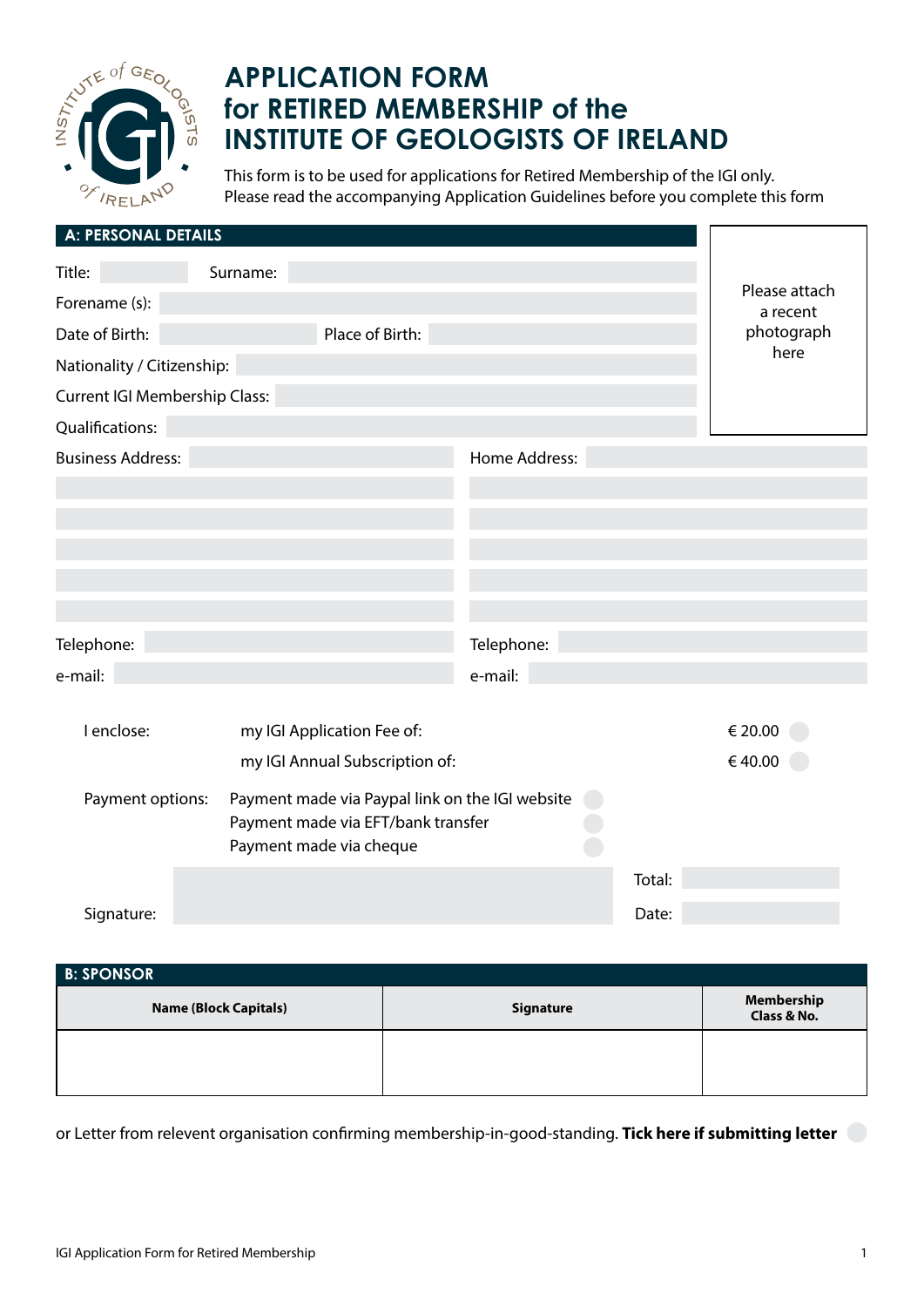|                         | C: FIELDS OF PROFESSIONAL EXPERTISE IN GEOLOGY |                                              |                                                     |                            |                       |  |  |
|-------------------------|------------------------------------------------|----------------------------------------------|-----------------------------------------------------|----------------------------|-----------------------|--|--|
|                         |                                                |                                              | <b>Rank main</b><br>field of expertise<br>(1, 2, 3) | <b>Years</b><br>experience | Sponsor's<br>initials |  |  |
| 1                       | <b>Main Field</b>                              | Geochemistry                                 |                                                     |                            |                       |  |  |
|                         | Specialist areas                               | <b>Applied Geochemistry</b>                  |                                                     |                            |                       |  |  |
|                         |                                                | Pure Geochemistry                            |                                                     |                            |                       |  |  |
|                         |                                                | Geochemical Analysis                         |                                                     |                            |                       |  |  |
|                         |                                                | <b>Environmental Geochemistry</b>            |                                                     |                            |                       |  |  |
|                         | Other specialist areas (specify)               |                                              |                                                     |                            |                       |  |  |
|                         |                                                |                                              |                                                     |                            |                       |  |  |
| $\overline{2}$          | <b>Main Field</b>                              | <b>Education</b>                             |                                                     |                            |                       |  |  |
|                         | Specialist areas                               | <b>Teaching</b>                              |                                                     |                            |                       |  |  |
|                         |                                                | Geological Information                       |                                                     |                            |                       |  |  |
|                         |                                                | <b>History of Geology</b>                    |                                                     |                            |                       |  |  |
|                         | Other specialist areas (specify)               |                                              |                                                     |                            |                       |  |  |
|                         |                                                |                                              |                                                     |                            |                       |  |  |
| 3                       | <b>Main Field</b>                              | <b>Engineering Geology &amp; Geotechnics</b> |                                                     |                            |                       |  |  |
|                         | Specialist areas                               | Geotechnical Engineering                     |                                                     |                            |                       |  |  |
|                         |                                                | <b>Rock Mechanics</b>                        |                                                     |                            |                       |  |  |
|                         | Other specialist areas (specify)               |                                              |                                                     |                            |                       |  |  |
|                         |                                                |                                              |                                                     |                            |                       |  |  |
| 4                       | <b>Main Field</b>                              | <b>Environmental Geology</b>                 |                                                     |                            |                       |  |  |
|                         | Specialist areas                               | Contaminated Land                            |                                                     |                            |                       |  |  |
|                         |                                                | <b>Urban Geology</b>                         |                                                     |                            |                       |  |  |
|                         |                                                | Waste Management                             |                                                     |                            |                       |  |  |
|                         |                                                | <b>Environmental Impact Assessment</b>       |                                                     |                            |                       |  |  |
|                         |                                                | Environmental Site Assessment & Auditing     |                                                     |                            |                       |  |  |
|                         |                                                | <b>Hazardous Waste</b>                       |                                                     |                            |                       |  |  |
|                         |                                                | <b>Land Reclamation</b>                      |                                                     |                            |                       |  |  |
|                         |                                                | Geological Hazard Potential                  |                                                     |                            |                       |  |  |
|                         | Other specialist areas (specify)               |                                              |                                                     |                            |                       |  |  |
|                         |                                                |                                              |                                                     |                            |                       |  |  |
| 5                       | <b>Main Field</b>                              | <b>Geophysics</b>                            |                                                     |                            |                       |  |  |
|                         | Specialist areas                               | <b>Remote Sensing</b>                        |                                                     |                            |                       |  |  |
|                         |                                                | Seismology                                   |                                                     |                            |                       |  |  |
|                         |                                                | Engineering & Environmental                  |                                                     |                            |                       |  |  |
|                         |                                                | Mineral Exploration                          |                                                     |                            |                       |  |  |
|                         |                                                | Hydrocarbon Exploration                      |                                                     |                            |                       |  |  |
|                         |                                                | Archaeogeophysics                            |                                                     |                            |                       |  |  |
|                         | Other specialist areas (specify)               |                                              |                                                     |                            |                       |  |  |
|                         |                                                |                                              |                                                     |                            |                       |  |  |
| 6                       | <b>Main Field</b>                              | Hydrogeology                                 |                                                     |                            |                       |  |  |
|                         | Specialist areas                               | <b>Water Resources</b>                       |                                                     |                            |                       |  |  |
|                         |                                                | <b>Groundwater Protection</b>                |                                                     |                            |                       |  |  |
|                         | Other specialist areas (specify)               |                                              |                                                     |                            |                       |  |  |
|                         |                                                |                                              |                                                     |                            |                       |  |  |
| $\overline{\mathbf{z}}$ | <b>Main Field</b>                              | <b>Mining Geology &amp; Exploration</b>      |                                                     |                            |                       |  |  |
|                         | Specialist areas                               | Economic Geology                             |                                                     |                            |                       |  |  |
|                         |                                                | Appraisal/Evaluation                         |                                                     |                            |                       |  |  |
|                         |                                                | Exploration                                  |                                                     |                            |                       |  |  |
|                         |                                                | <b>Investment Analysis</b>                   |                                                     |                            |                       |  |  |
|                         |                                                | <b>Metallic Minerals</b>                     |                                                     |                            |                       |  |  |
|                         |                                                | Metallurgy                                   |                                                     |                            |                       |  |  |
|                         |                                                | Mine Geology                                 |                                                     |                            |                       |  |  |
|                         | Other specialist areas(specify)                |                                              |                                                     |                            |                       |  |  |
|                         |                                                |                                              |                                                     |                            |                       |  |  |
| 8                       | <b>Main Field</b>                              | <b>Marine Geology</b>                        |                                                     |                            |                       |  |  |
|                         | Specialist area                                | Sedimentology                                |                                                     |                            |                       |  |  |
|                         | Other specialist areas(specify)                |                                              |                                                     |                            |                       |  |  |
|                         |                                                |                                              |                                                     |                            |                       |  |  |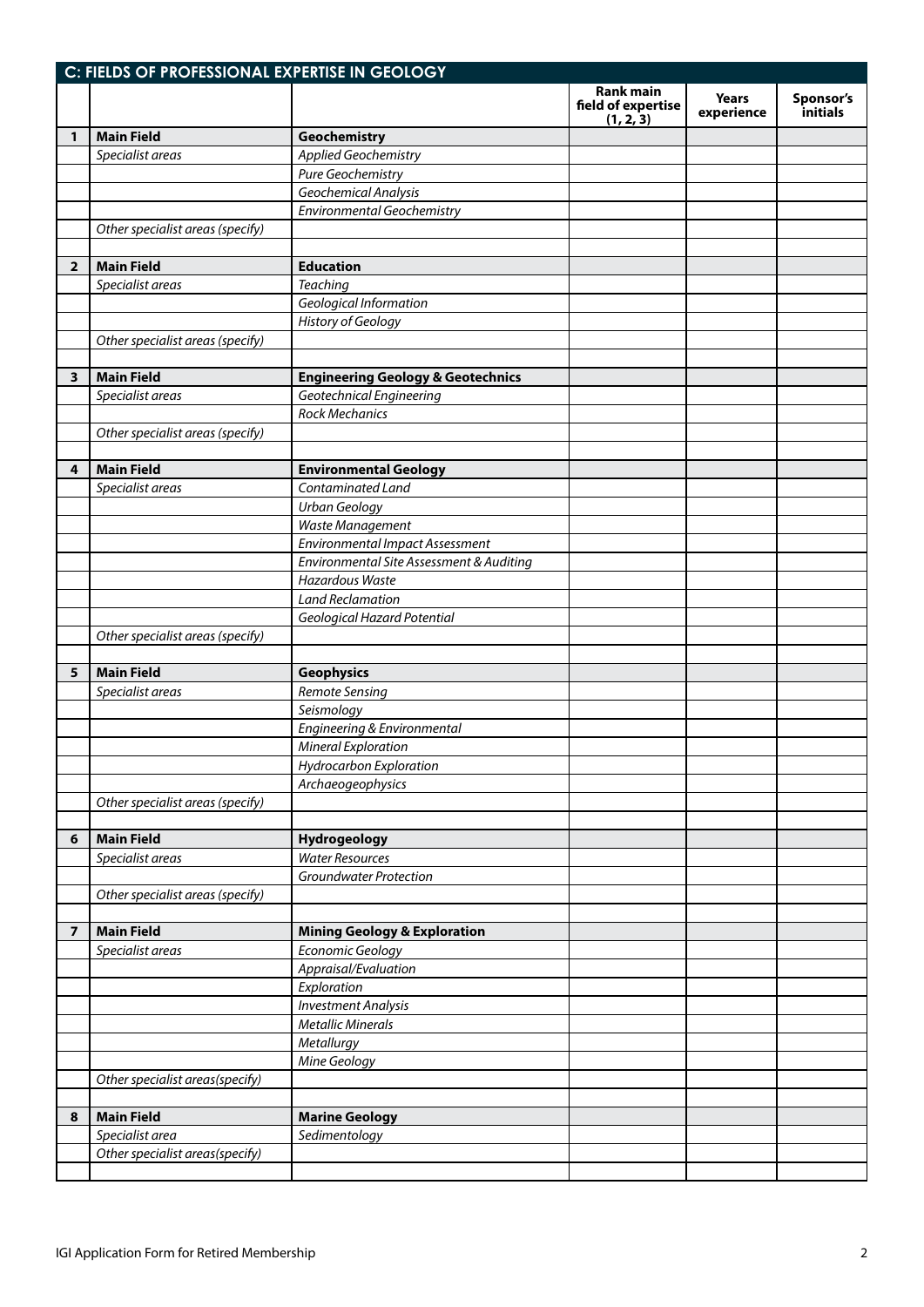|    |                                  |                                      | <b>Rank main</b><br>field of expertise<br>(1, 2, 3) | <b>Years</b><br>experience | Sponsor's<br>initials |
|----|----------------------------------|--------------------------------------|-----------------------------------------------------|----------------------------|-----------------------|
| 9  | <b>Main Field</b>                | <b>Hydrocarbon Geology</b>           |                                                     |                            |                       |
|    | Specialist areas                 | Seismic Interpretation               |                                                     |                            |                       |
|    |                                  | Exploration                          |                                                     |                            |                       |
|    |                                  | Development                          |                                                     |                            |                       |
|    |                                  | Production                           |                                                     |                            |                       |
|    |                                  | <b>Natural Gas</b>                   |                                                     |                            |                       |
|    | Other specialist areas (specify) |                                      |                                                     |                            |                       |
|    |                                  |                                      |                                                     |                            |                       |
| 10 | <b>Main Field</b>                | Palaeontology                        |                                                     |                            |                       |
|    | Specialist areas                 | Biostratigraphy                      |                                                     |                            |                       |
|    |                                  | Micropalaeontology                   |                                                     |                            |                       |
|    |                                  | Palynology                           |                                                     |                            |                       |
|    |                                  | <b>Maturation</b>                    |                                                     |                            |                       |
|    | Other specialist areas (specify) |                                      |                                                     |                            |                       |
|    |                                  |                                      |                                                     |                            |                       |
| 11 | <b>Main Field</b>                | <b>Quaternary Geology</b>            |                                                     |                            |                       |
|    | Specialist areas                 | Geomorphology                        |                                                     |                            |                       |
|    |                                  | Aerial Photo Interpretation          |                                                     |                            |                       |
|    |                                  | <b>Soil Science</b>                  |                                                     |                            |                       |
|    |                                  | <b>Quaternary Mapping</b>            |                                                     |                            |                       |
|    | Other specialist areas (specify) |                                      |                                                     |                            |                       |
|    | <b>Main Field</b>                |                                      |                                                     |                            |                       |
| 12 | Specialist areas                 | Geology<br><b>Borehole Logging</b>   |                                                     |                            |                       |
|    |                                  | Geological Mapping                   |                                                     |                            |                       |
|    |                                  | <b>Karstic Geology</b>               |                                                     |                            |                       |
|    |                                  | Mineralogy                           |                                                     |                            |                       |
|    |                                  | Petrology                            |                                                     |                            |                       |
|    |                                  | Sedimentology                        |                                                     |                            |                       |
|    |                                  | <b>Structural Geology</b>            |                                                     |                            |                       |
|    |                                  | Stratigraphy                         |                                                     |                            |                       |
|    |                                  | <b>Tectonics</b>                     |                                                     |                            |                       |
|    |                                  | Volcanic Geology                     |                                                     |                            |                       |
|    |                                  | <b>Mathematical Geology</b>          |                                                     |                            |                       |
|    |                                  | Regional Geology                     |                                                     |                            |                       |
|    |                                  | Metamorphic Geology                  |                                                     |                            |                       |
|    |                                  | Igneous Geology                      |                                                     |                            |                       |
|    |                                  | Heritage                             |                                                     |                            |                       |
|    | Other specialist areas (specify) |                                      |                                                     |                            |                       |
|    |                                  |                                      |                                                     |                            |                       |
| 13 | <b>Main Field</b>                | <b>Industrial Rocks and Minerals</b> |                                                     |                            |                       |
|    | Specialist areas                 | Aggregates                           |                                                     |                            |                       |
|    |                                  | Coal                                 |                                                     |                            |                       |
|    |                                  | Phosphates                           |                                                     |                            |                       |
|    |                                  | Uranium                              |                                                     |                            |                       |
|    |                                  | Clays                                |                                                     |                            |                       |
|    |                                  | Gypsum                               |                                                     |                            |                       |
|    | Other specialist areas (specify) |                                      |                                                     |                            |                       |
|    |                                  |                                      |                                                     |                            |                       |
| 14 | <b>Main Field</b>                | <b>Management</b>                    |                                                     |                            |                       |
|    | Specialist areas                 | Operations/Development<br>Regulatory |                                                     |                            |                       |
|    | Other specialist areas (specify) |                                      |                                                     |                            |                       |
|    |                                  |                                      |                                                     |                            |                       |
| 15 | <b>Main Field</b>                | <b>Geological Computing</b>          |                                                     |                            |                       |
|    | Specialist areas                 | GIS                                  |                                                     |                            |                       |
|    |                                  | Modelling                            |                                                     |                            |                       |
|    |                                  | Database Management                  |                                                     |                            |                       |
|    | Other specialist areas (specify) |                                      |                                                     |                            |                       |
|    |                                  |                                      |                                                     |                            |                       |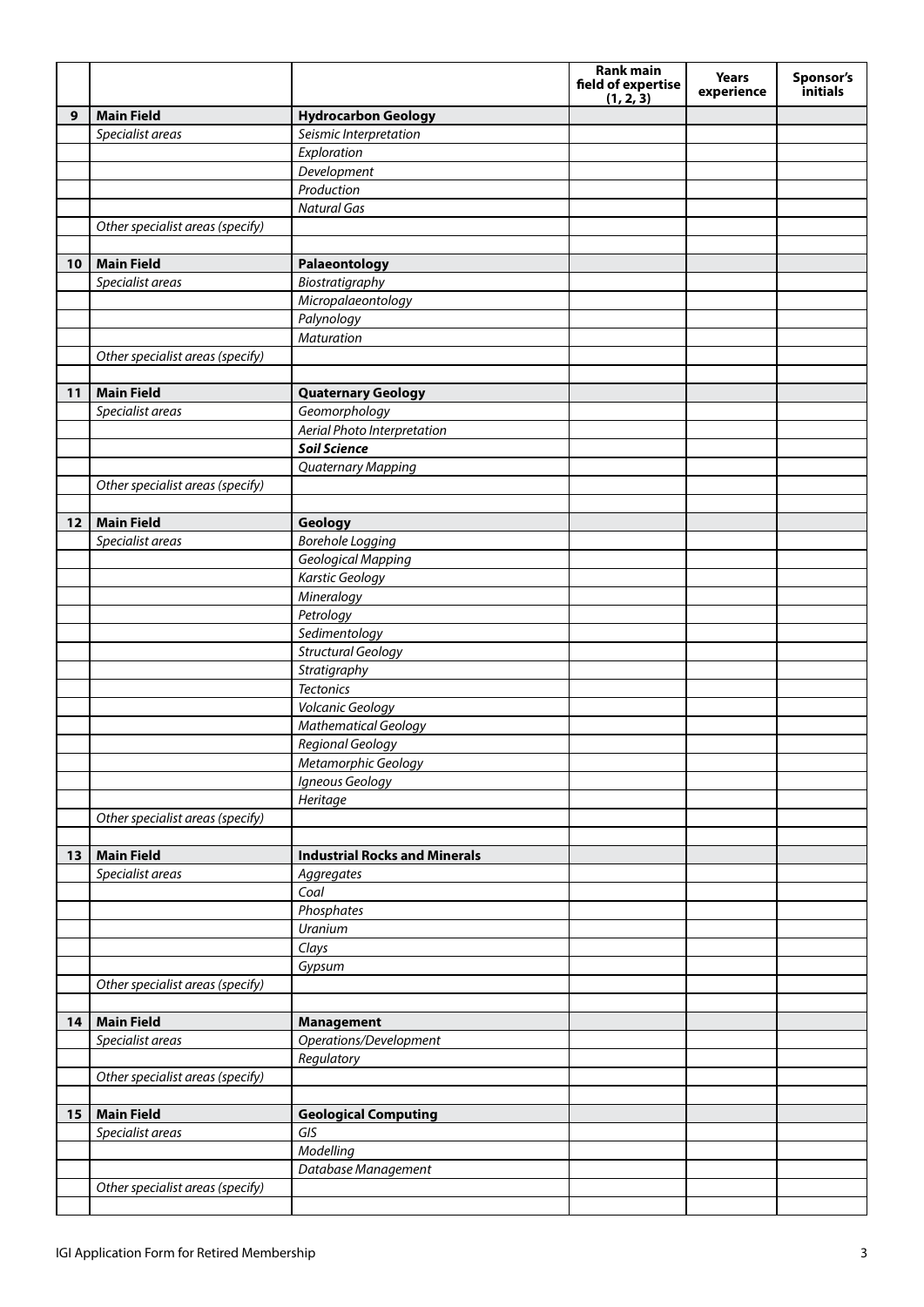| D: ACADEMIC QUALIFICATIONS (Authenticated copies of degree and/or diploma certificate(s) must be included with this application) |                |      |                      |                       |                              |
|----------------------------------------------------------------------------------------------------------------------------------|----------------|------|----------------------|-----------------------|------------------------------|
| Award                                                                                                                            | <b>Subject</b> | Year | <b>Awarding Body</b> | <b>Place of Study</b> | Sponsor's<br><i>initials</i> |
|                                                                                                                                  |                |      |                      |                       |                              |
|                                                                                                                                  |                |      |                      |                       |                              |
|                                                                                                                                  |                |      |                      |                       |                              |
|                                                                                                                                  |                |      |                      |                       |                              |
|                                                                                                                                  |                |      |                      |                       |                              |
|                                                                                                                                  |                |      |                      |                       |                              |

## **DECLARATION**

I declare that I shall abide by the rules of the Institute of Geologists of Ireland.

I shall uphold the highest standards of the Profession as laid out in the Articles of Association and in the Code of Ethics.

| Signed:               |       |  |
|-----------------------|-------|--|
| Name (BLOCK LETTERS): | Date: |  |

**PRINT FORM**